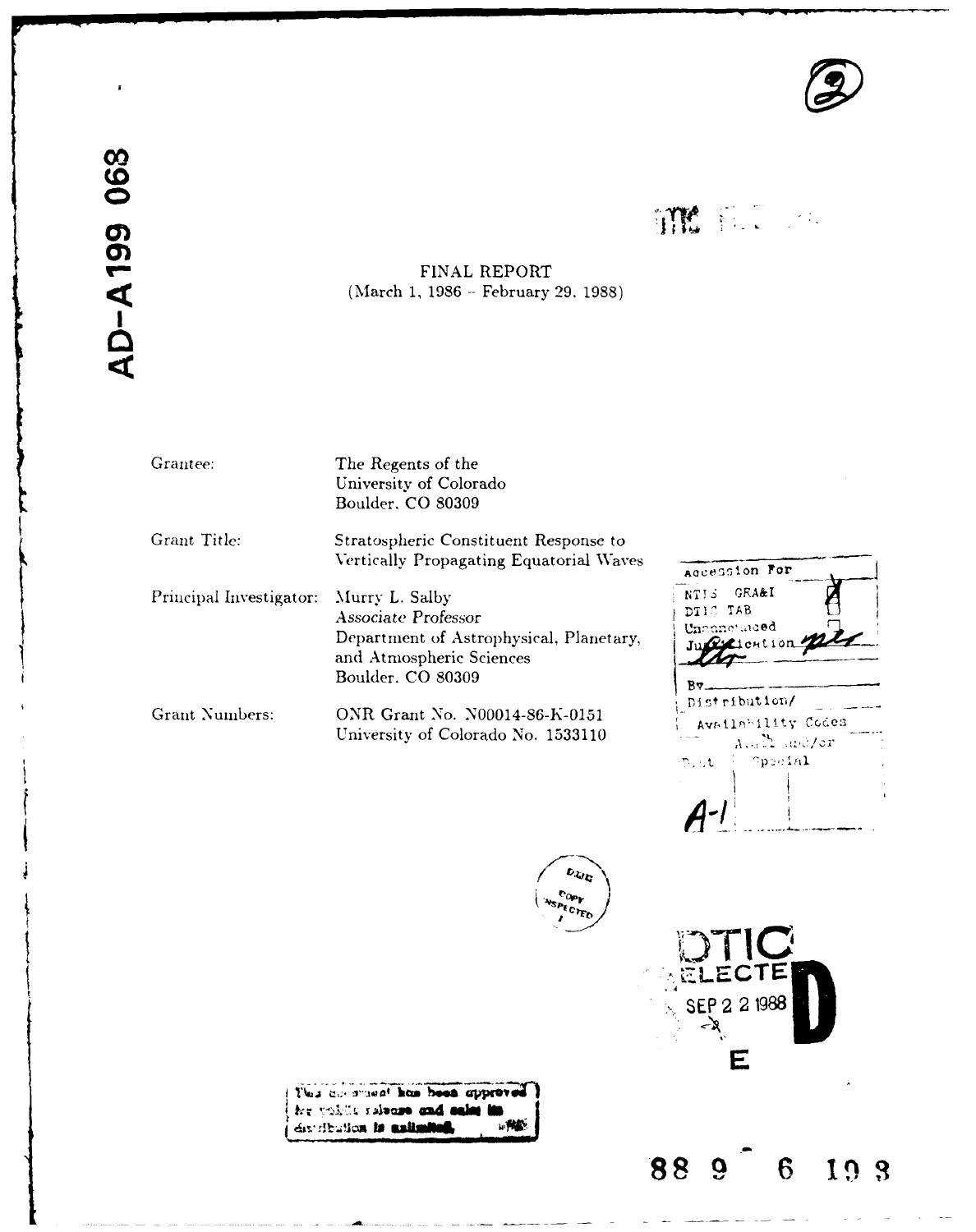## **1. Introduction**

**\_.** Planetary-scale equatorial waves play an important role in the ,:'nainics of the tropical atmosphere. For some time, Kelvin and mixed Rossby-gravity waves have been identified as the sources of westerly and easterly momentum for the quasi-biennial oscillation (Lindzen and Holton, 1968; Holton and Lindzen, 1972)in zonal wind, which prevails in the lower stratosphere. These large-scale disturbances were first discovered in radiosonde observations (Wallace and Kousky, 1968; Yanai and Murakami, 1970).'They are believed to be excited in unsteady convective heating in the tropical troposphere. From convective centers in the intertropical convergence zone  $(TTCZ)$ , equatorial waves propagate vertically into the upper atmosphere where they are eventually absorbed, e.g., through radiative dissipation.

The first global picture **of** equatorial waves emerged from limb-viewing satellite observations (Salby et al., 1984), revealing, a spectrum of vertically propagating Kelvin<br>co  $s - r \epsilon$ ,  $\epsilon_0$ waves<sub>p</sub>, Trapped about the equator, these waves were seen to radiate vertically out of the tropical troposphere. 'In addition to the 'Wallace and Kousky variety, two other Kelvin waves were found, A disturbance first reported by Hirota (1978) with roughly twice the phase speed of the Wallace and Kousky wave was present. Faster by nearly a factor of four over the Wallace and Kousky wave and a factor of two over the Hirota wave was the ultrafast Kelvin wave, moving at nearly 120 m/s and seen to propagate to the highest altitude observed by Nimbus-7 LIMS. Although these three classes of Kelvin waves differ in phase speed. vertical structure, and lateral scale,'each has the form of a Kelvin wave, a Gaussian centered on the equator and propagating vertically, and all satisfy the dispersion relationship for equatorial Kelvin waves.

These vertically propagating Kelvin waves account for a substantial fraction of the temperature variability in the tropical stratosphere. In combination, they lead to temperature fluctuations in excess of 5K in the upper stratosphere and mesosphere. Because several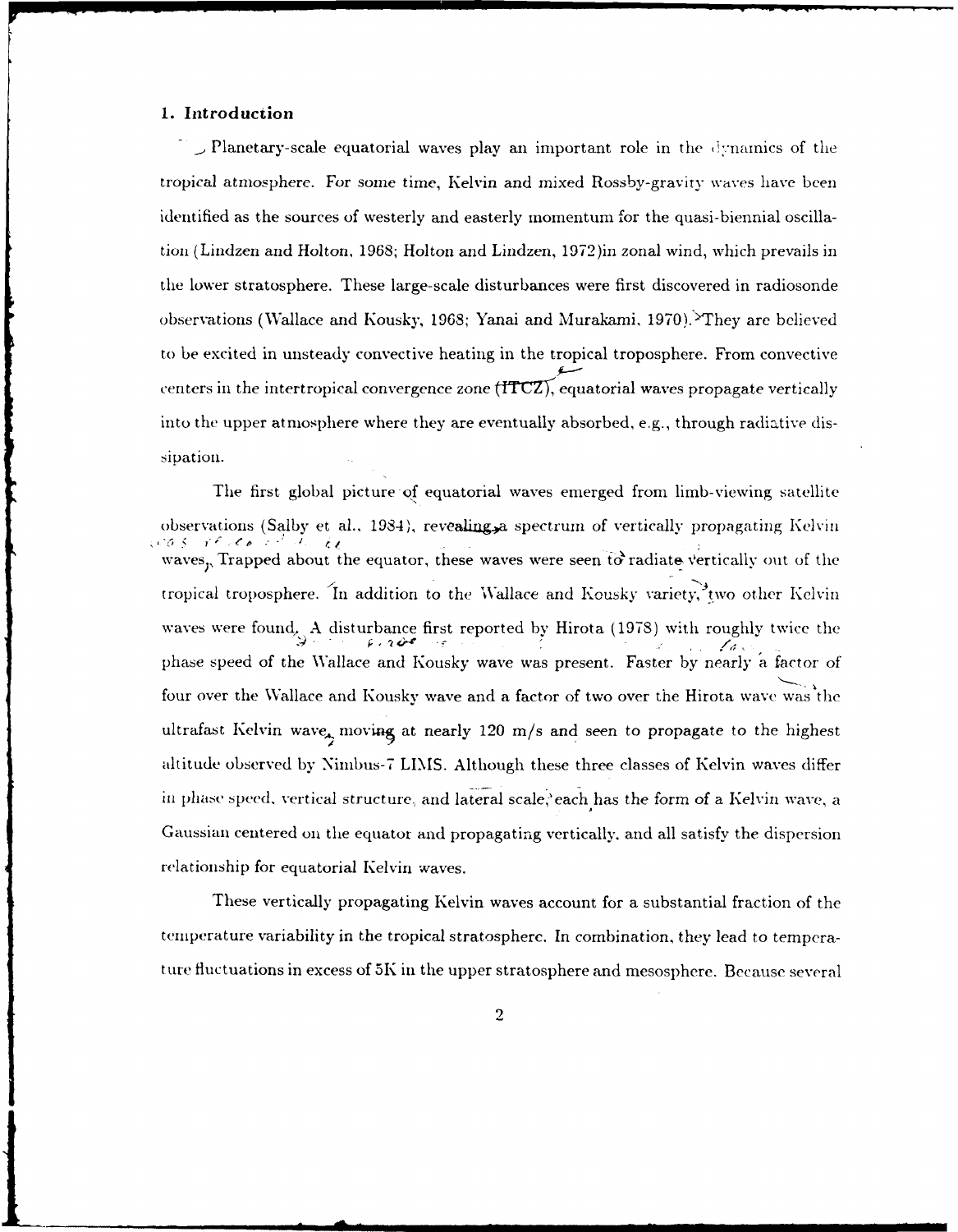chemical constituents are photochemically controlled in this region, vertically propagating Kelvin waves are expected to lead to variations in the abundances of such species. Through temperature sensitivity of their chemical rate coefficients, several species should respond photochemically to the fluctuating wave field. At lower altitudes, where species are under dynamical control, equatorial waves may modify constituent distributions through vertical advection. This investigation explores the behavior of stratospheric species, observed by satellite. and their connection to vertically propagating equatorial waves.

#### **2. Research effort**

Distributions of ozone, nitrous oxide, and nitric acid in the stratosphere are available from LIMS retrievals over the period in which temperature variability was studied by Salby et al. (1984). The methods used in that study to isolate Kelvin wave activity in temperature variability was applied to LIMS data in hopes of identifying the signature of these disturbances in species of short photochemical lifetime.

A difficulty arose in applying the procedure to these data. The original study of temperature variability was carried out with LIMS Version 4 (V4) data, retrieved and mapped with a particular scheme. However, in the interim, the data were reprocessed with a different scheme, resulting in Version  $5$  (V5), which was eventually adopted as the archival product. Although this subsequent processing led to a number of improvements, equatorial wave activity was adversely affected by changes in retrieval and mapping (Hitchman, 1985; Hitchman and Leovy, 1986). Much of the Kelvin wave activity identified originally in LIMS V4 was eliminated. The weaker equatorial wave activity present in the V5 data has been attributed to poorer vertical resolution inherent to the scheme used to process those data.

Our initial investigation with the **V5** data did exhibit Kelvin wave activity in the tropical temperature field. However, signals of this activity were substantially lower than that originally deduced with the V4 data. Moreover, the discrepancy does not appear to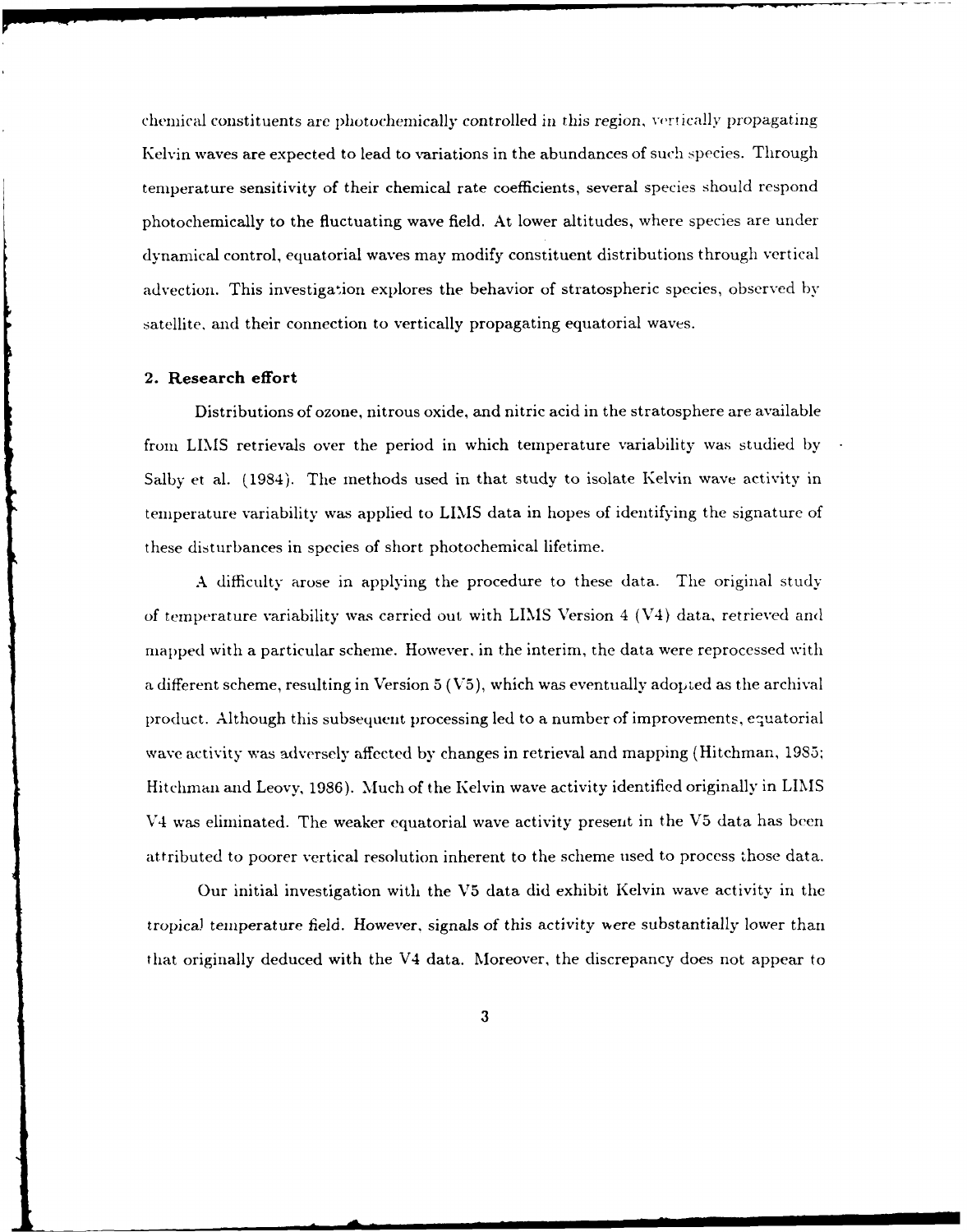be ascribable solely to vertical resolution. There is a clear elimination of higher frequencies, *irrespective of vertical scale.* These components have the *longest* vertical wavelengths. making them most easily observed. Hence, if lower frequency components of shorter vertical wavelength can be resolved, these high frequency components should be even better resolved in the vertical scan. The elimination of higher frequency components points to some element of the processing which acts expressly to the temporal behavior. The Kalman filtering scheme used to synoptically map the data is a likely candidate, By operating this scheme with different parameters, which control how rapidly variations may eccur (these parameters are more or less ad hoc. selected independently of the data), different frequencies could be admitted between the V4 and V5 data sets.

To circumvent this difficulty, it was necessary to locate and transfer the LIMS V4 data. This turned out to be a nontrivial task, as no permanent form of this data was ever archived. After some time and effort, the entire V4 data set was located, transferred, and decoded. The analysis was carried out on this archive on temperature first to ensure identity with the results obtained earlier in Salby et al.. (1984). Once this had been verified, a variety of spectral analyses were carried out on ozone, nitrous oxide (ascending and descending nodes), and nitric acid.

Space-time spectral analyses were performed on the data covering the entire LIMS mission. These were broken down into frequency spectra of individual wavenumbers, each a function of latitude and height. Because wave amplitudes represent a complex time series. frequency spectra derived from these indicate both eastward and westward propagation. These spectra were examined for discrete spectral features, discriminated through vertical scale selection by the tropical forcing (Salby and Garcia, 1987). Such features were first identified in temperature, as in the original investigation (Salby et al., 1984) and then searched for in spectra of  $O_3$ ,  $NO_2$ , and  $HNO_3$ . Once isolated in frequency, structures of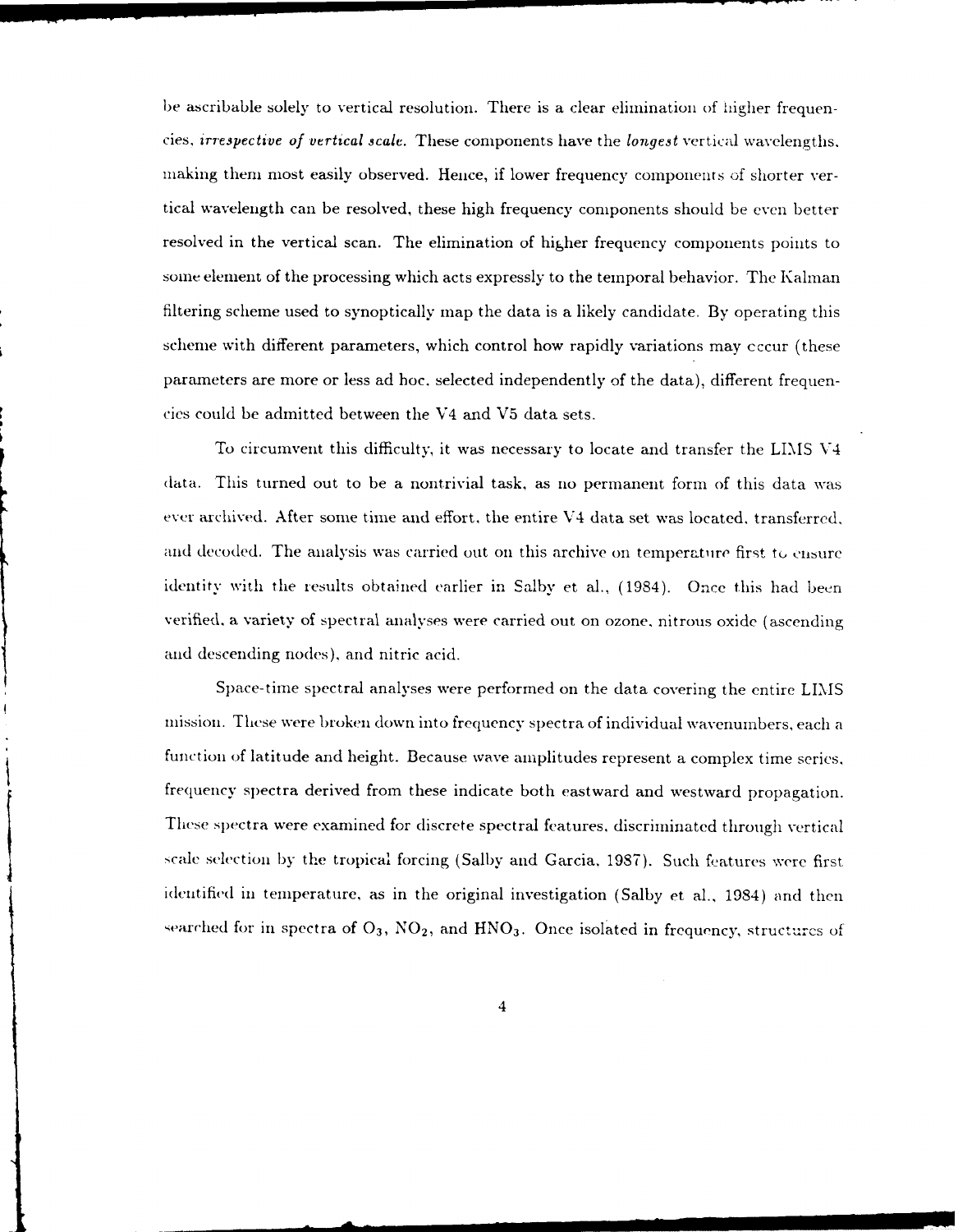the oscillations were composited by band-passing the variance over a range of frequencies for individual wavenumbers. each as a function of latitude and height.

### **3. Results**

Signatures of vertically propagating I'elvin wave activity were found in temperature, **0**<sub>3</sub>, NO<sub>2</sub> (day and night crossings), and to a lesser degree in HNO<sub>3</sub>. Because of the volume of data involved, only a representative sample of these findings is presented here, the results of this observational study to be published in the scientific literature (Salby et al., 1988).

Fig. 1 shows power spectrum of temperature for wavenumber 2 for January-February, 1979, as a function of frequency and altitude over the equator. The data have been subjected to a Hamming window (tantamount to a 1-2-1 frequency smoothing), a 1-2-1 latitudinal smoothing, and have been decomposed into components symmetric and antisymmetric about the equator. A high-pass filter has also been applied to remove the time-mean component and effects of quasi-stationary planetary waves impinging from high latitudes. Eastward propagation (located at negatie frequencies) dominates temperature variability over the equator. Much of the power is concentrated in two (and to a lesser degree three) peaks in the frequency spectrum. The dominant peak, seen to extend out of the tropical troposphere (100 mb being the lowest level) corresponds to a period of approximately 7 days and eastward propagation with a phase speed of 30 ni/s. These .spectra are virtually identical to those discussed in Salby et al. (1984).

Temperature power and phase corresponding to the aforementioned peak are shown as functions of latitude and height in Fig. 2. In this presentation, components synimnetric about the equator are located at positive latitudes and those antisymmetric about the equator at iegat:ve latitudes. Virtually all of the temperature variance associated with this disturbance is captured by the even componcnt (i.e., the oscillation is nearly symmetric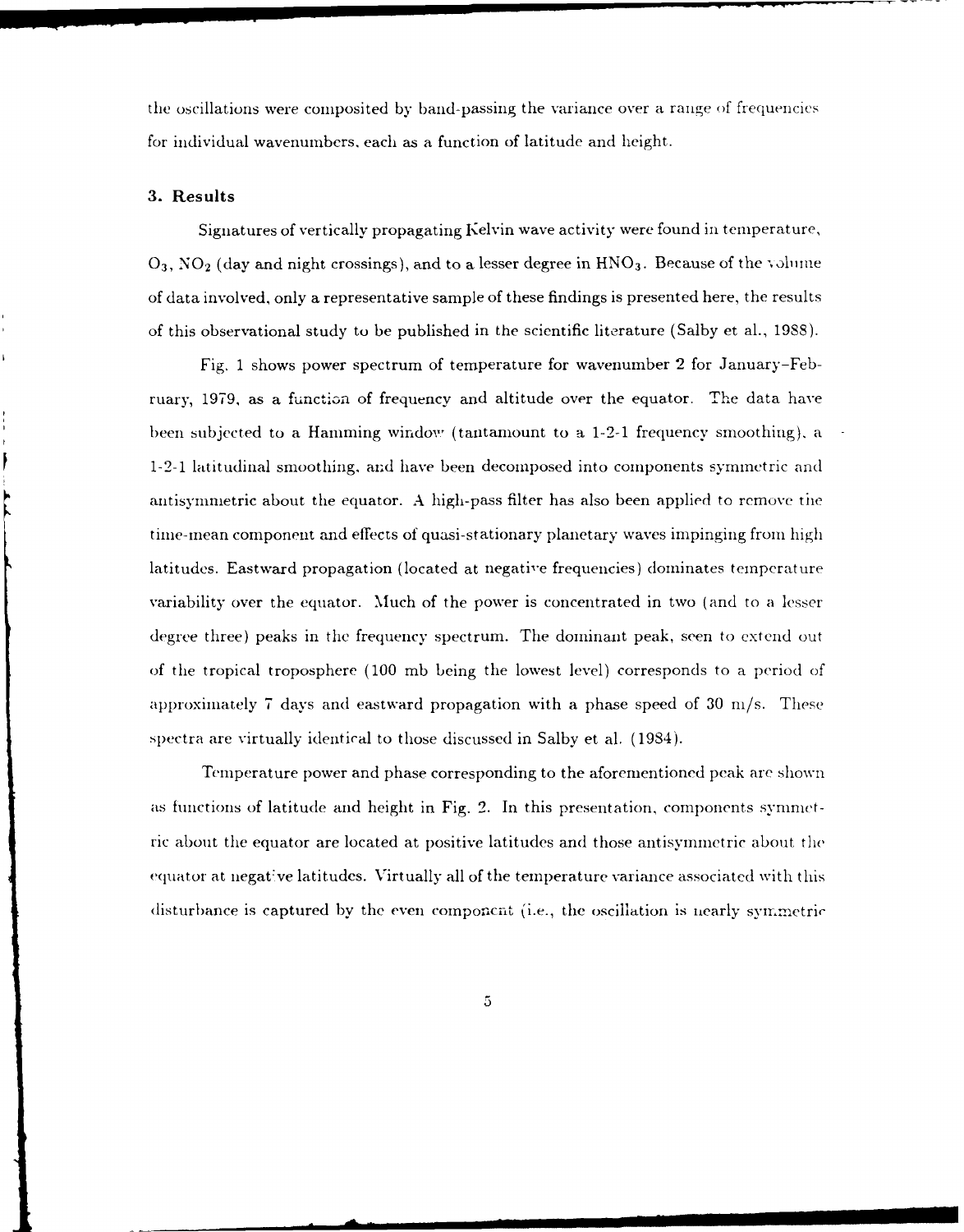about the equator), maximizing on the equator and falling off monotonically with latitude. The phase structure is independent of latitude, varying systematically with altitude and having a vertical wavelength of approximately  $20 \text{ km}$ . This phase behavior indicates vertical propagation only, with downward phase progression, corresponding to an upward propagation of wave activity.

Fig. 3 shows the power spectrum of  $O_3$  for wavenumber 2 over the equator as a function of frequency and altitude. Nearly coincident with the spectral features in temperature are concentrations of ozone variability. In particular, there is a clear concentration of variance at the same frequency as the prevailing spectral peak in temperature (Fig. 1). However, this peak occurs at lower altitude than the corresponding peak in temperature., reflecting the distribution of ozone and the role of photochemistry.

That this ozone variability is indeed a consequence of Kelvin waves is demonstrated in Fig. 4, showing the latitude-height structure of the variance band-passed in this range. in the same format as Fig. 2. As is true for temperature, ozone power is chiefly symmetric about the equator. A maximum amplitude of the ozone oscillation is achieved on the equator. falling off monotonically wvith *latitude.* In altitude, the strongest oscillation occurs in the middle stratosphere, mirroring the distribution of  $O<sub>3</sub>$  mixing ratio. Phase behavior is also similar to that of the temperature oscillation. Above the maximum amplitude near **7** nib, there is a systenatic vertical phase tilt. similar to that evident in temperature  $(Fig. 2)$ . Below 10 mb, the oscillation is nearly barotropic, separated from the regular phase tilt above by a **180'** phase shift. These regions of differing phase behavior correspond to altitudes where ozone is under dynamical and photochemical control respectively.

The power spectrum of  $NO<sub>2</sub>$  dayside data for wavenumber 2 is shown in Fig. 5 as a function of frequency and altitude. A clear peak in variance is again seen at eastward frequencies, coincident with spectral peaks in temperature. Maximum amplitudes are achieved in the middle stratosphere, as is true of the distribution of  $NO<sub>2</sub>$ . In both  $O<sub>3</sub>$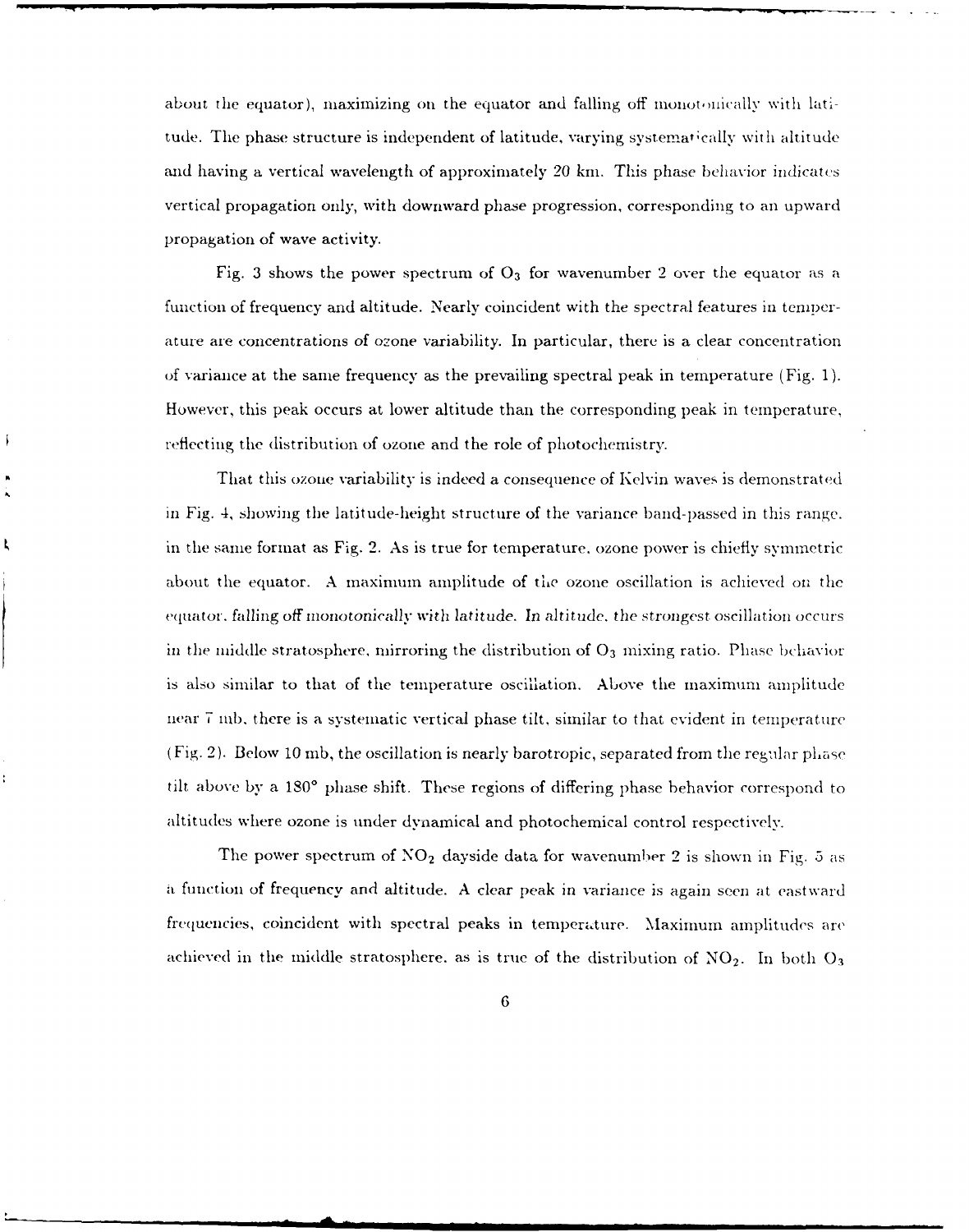and  $NO<sub>2</sub>$ , the very lowest frequency Kelvin wave seems to lead to a stronger constituent oscillation than that at. very high frequency.

Power and phase structures corresponding to the dominant peak in  $NO<sub>2</sub>$  are shown in Fig. 6. As before, the oscillation occurs in phase across the equator. There, the amplitude of the oscillation in  $NO<sub>2</sub>$  maximizes, falling off monotonically with latitude, as in the classical Kelvin wave structure and observed temperature variability. (Note: the highest altitude fer which  $NO<sub>2</sub>$  is retrieved is 3.0 mb.) A regular phase tilt with altitude is evident across this region, as was true of temperature and ozone. However, a somewhat longer vertical wavelength than that of ozone at higher altitudes is indicated.

The behavior of  $HNO<sub>3</sub>$  is not as clearly identifiable with Kelvin wave temperature fluctuations. This is primarily due to variability over the equator being to a large extent confined to a neighborhood of the tropopause. The tropical tropopause is also the region where LIMIS retrievals are most contaminated by clouds. The power spectrum of wavenumber 2 over the equator as a function of frequency and altitude is shown in Fig. 7. A number of peaks are evident at the lowest level (100 nib), but these quickly decay with altitude, leaving modest peaks by comparison. Nevertheless, there remains evidence of the prevailing Kelvin wave peak at eastward periods of about 7 days.

The structure of this component of HNO<sub>3</sub> variability (Fig. 8) is symmetric about the equator with a single maximmn at zero latitude, as was true of signatures in temperature and other species. However, the latitudinal extent of the disturbance is considerably narrower that those of  $O_3$  and  $NO_2$ . Although a systematic downward increase of phase is evident, it corresponds to a longer vertical wavelength than in any of the other quantities (except **03** in the lower stratosphere.) Whether these discrepancies are real or artifacts of the processing is unclear at this time.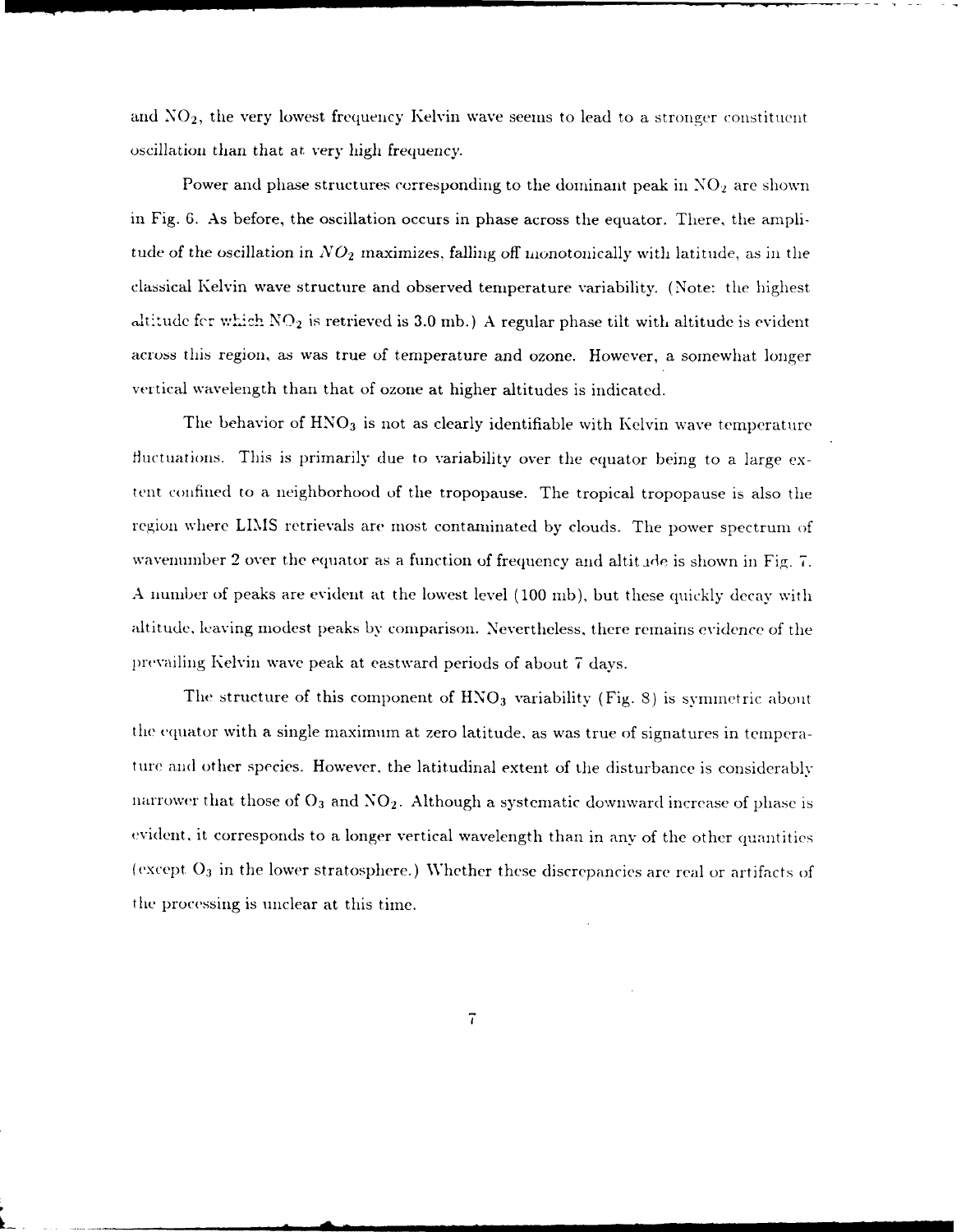### 4. Future work

A clear signature of Kelvin wave activity in ozone and nitrous oxide, and to a lesser degree in nitric acid, has been found. These variations are an important component of constituent variability in the tropical stratosphere because they are identifiable in terms of dynamical fluctuations of known origin and because they represent a significant fraction of the variability over the equator.

Several facets of the problem remain to be explored. The structure and phasing of the constituent oscillations need to be understood. In particular, how photochemistry and the distributions of chemical species figure in determining the constituent response to vertically propagating Kelvin waves is under study (Solomon et al., 1988). It would also be valuable to understand the origin of the behavior of  $HNO<sub>3</sub>$ , e.g., its distinction from that of other species. As additional constituents become available in future satellite observations, it will be possible to address these and other questions.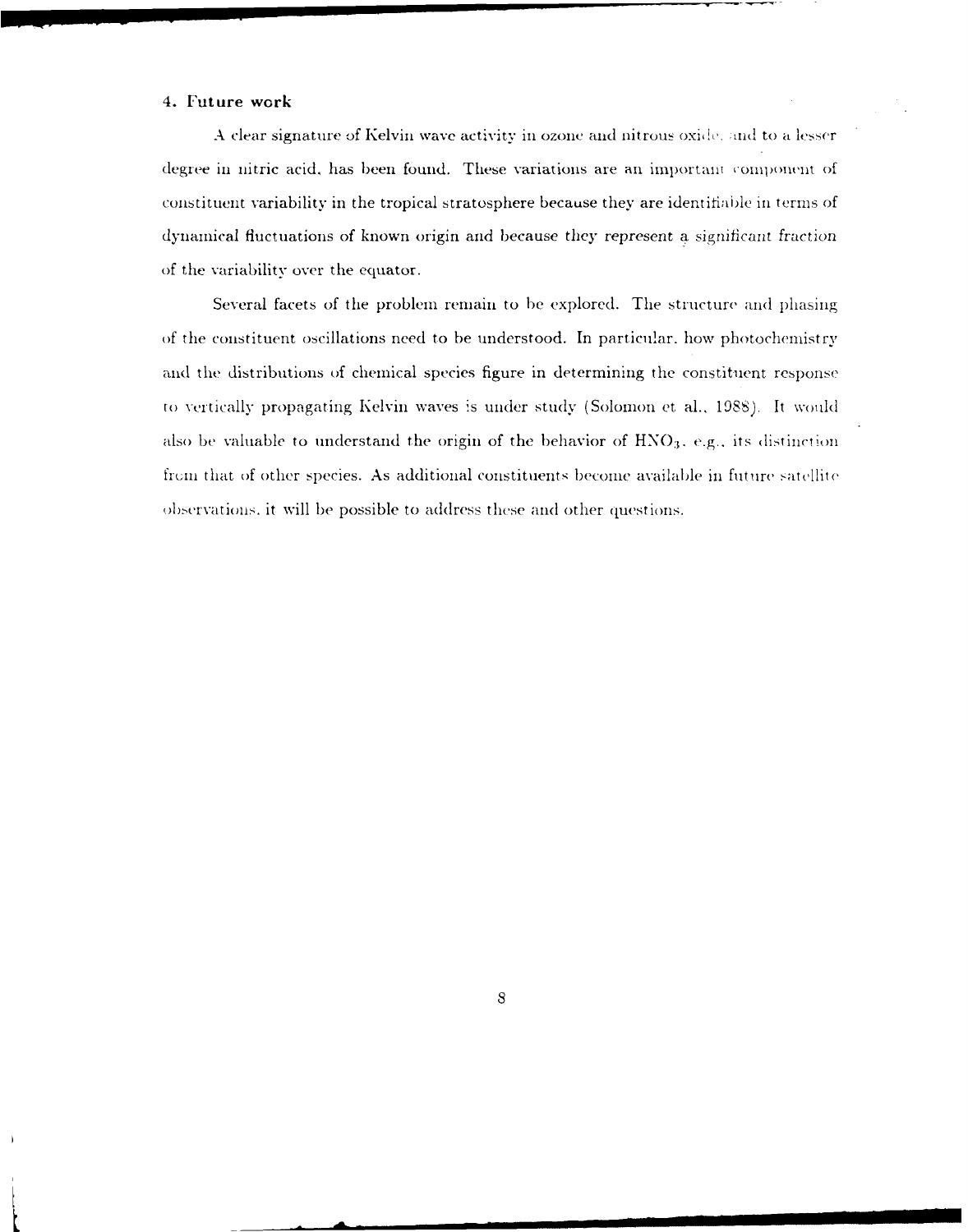## **5.** {eferences

- Hirota, I., 1978: Equatorial waves in the upper stratosphere and mesosphere in relation to the seni-annual oscillation in the zonal wind. *J. Atmos. Sci.,* **35.** 714.
- Hitchman, M., 1985: An observational study of wave-mean flow interaction in the equatorial middle atmosphere. Ph. D. dissertation, University of Washington, 360pp. , and C. Leovy, 1986: Evolution of the zonal-mean state in the equatorial middle atmosphere during October 1978-May 1979. *J. Atros. Sc.,* 43, 3159.
- Holton, J. and R. Lindzen, 1972: An updated theory for the quasi-biennial oscillation of

the tropical stratosphere. *J. Atmos. Sci.,* **29, 1076.**

- Linlzen. R. and J. Holton, 196S: A theory of the quasi-biennial oscillation *J. Atmos. Sci.,* **25. 1095.**
- Salby, M., D. Hartmann, P. Bailey, and J. Gille, 1984: Evidence for equatorial Kelvin lnodes in Nimbus-7 LINIS. *J. Atinos. Sci., 41,* 220.
- , and R. Garcia, 1987: Transient response to localized episodic heating in the tropics. Part I: Short-time near-field response. *J. Atmos. Sci.,* \_\_ .\_.
- *,* P. Callaghan. and S. Solomon, 1988: Stratospheric constituent responsc to vertically propagating Kelvin waves. Part I: Observations. (in preparation).
- Solomon, S., P. Callaghan, and M. Salby, 1988: Stratospheric constituent response to vertically propagating Kelvin waves. Part II: Theory. (in preparation).
- Yanai and Murakami, 1970: Spectrum analysis of symmetric and antisymmetric equatorial waves. J. *Meteor. Soc. Japan,* 48, 331.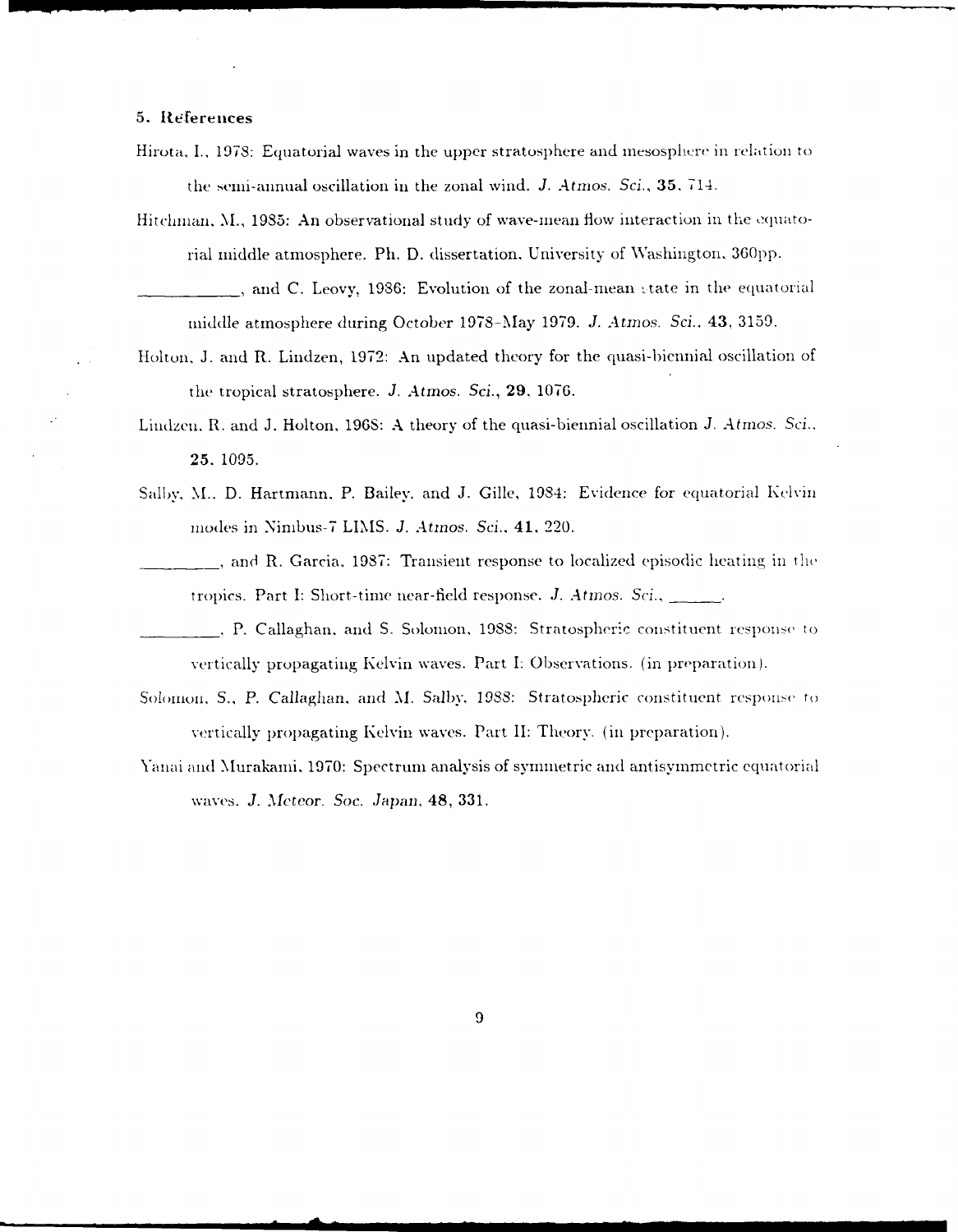

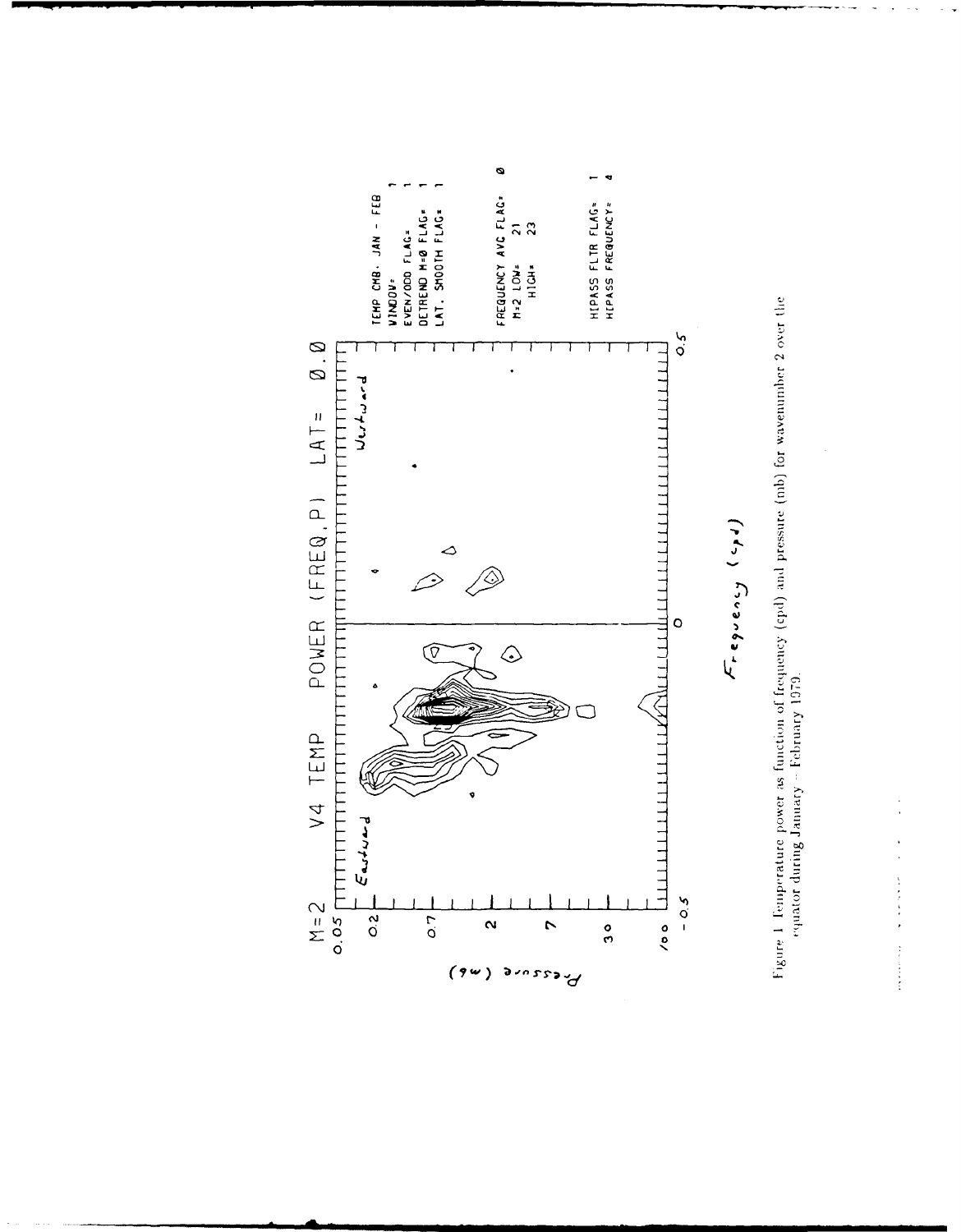

Figure 2 Temperature power (solid) and phase (dotted), band passed over eastward periods between 5.8 and 7.3 days. Varability operating symmetrically (antisymmetrically) about the equator displayed at positive (negative) latundes. Phase structure indicates vertical propagation only with a vertical  $\overline{1}$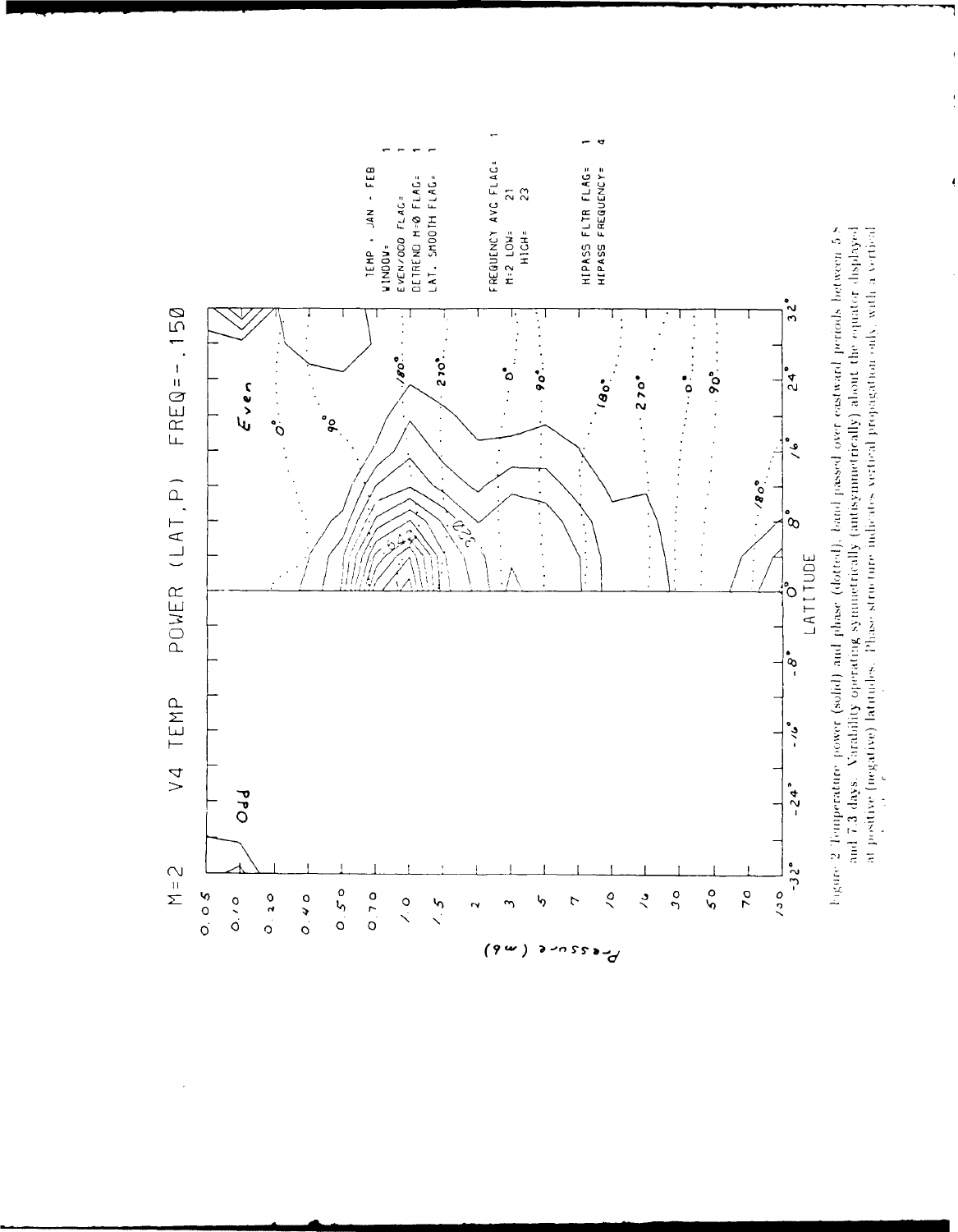



 $F \circ g \circ g \circ g$ 

 $\begin{array}{c} \mathbf{1} \\ \mathbf{1} \\ \mathbf{2} \end{array}$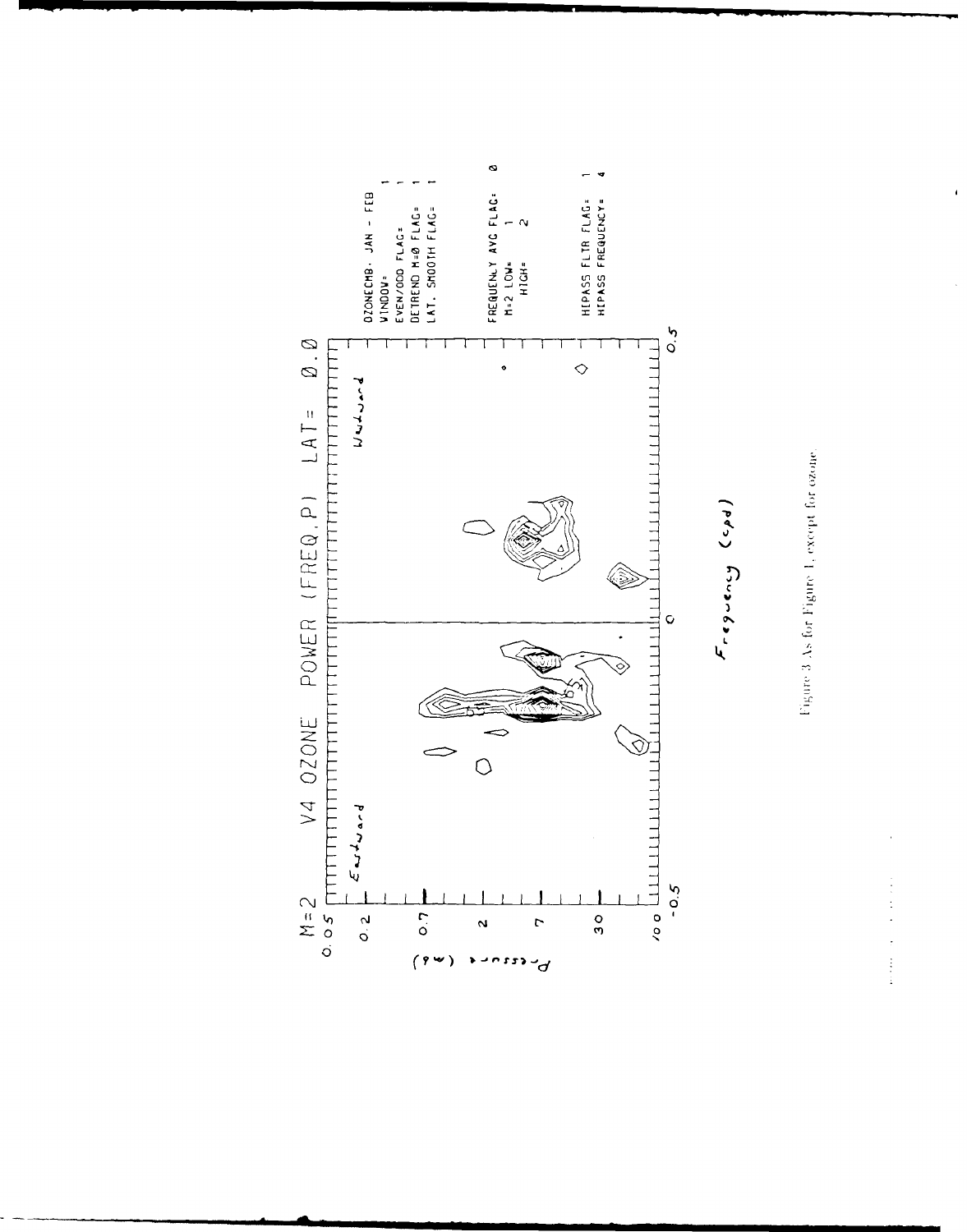

Figure 4 As for Figure 2, except for ozone.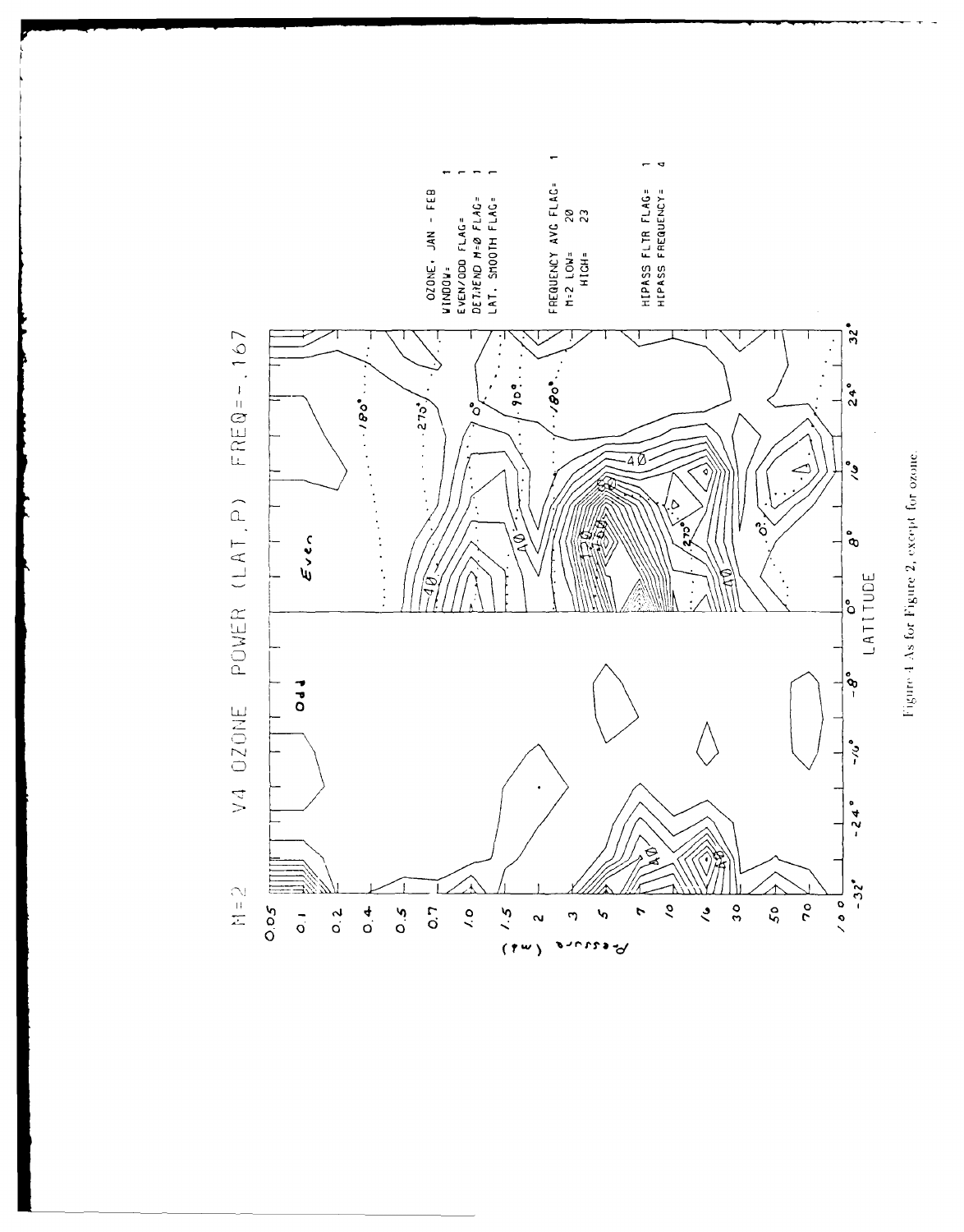

Figure 5 As for Figure 1, except for NO2 (dayside data).

 $F_{reg}(q)$ 

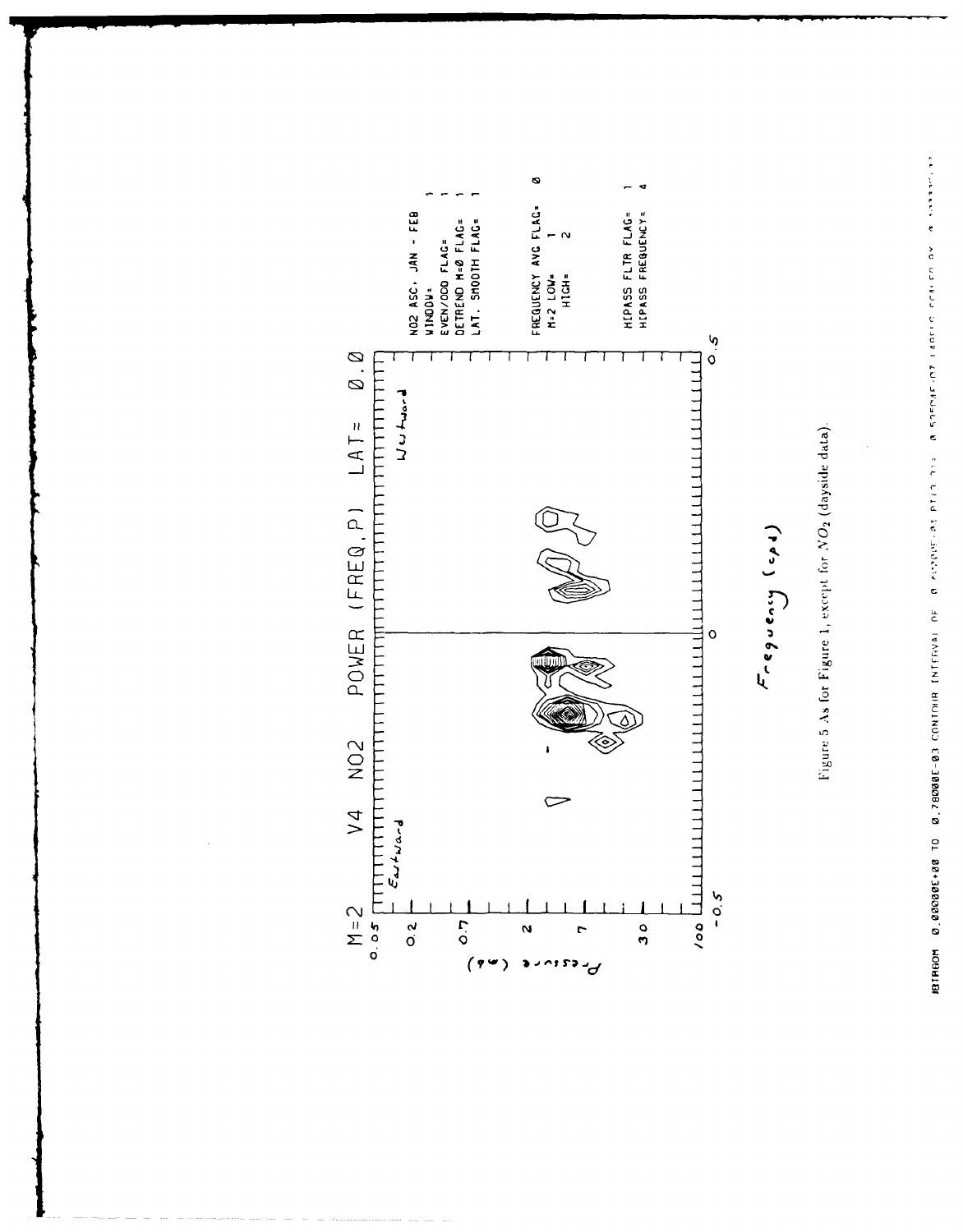

Figure 6 As for Figure 2, except for NO2.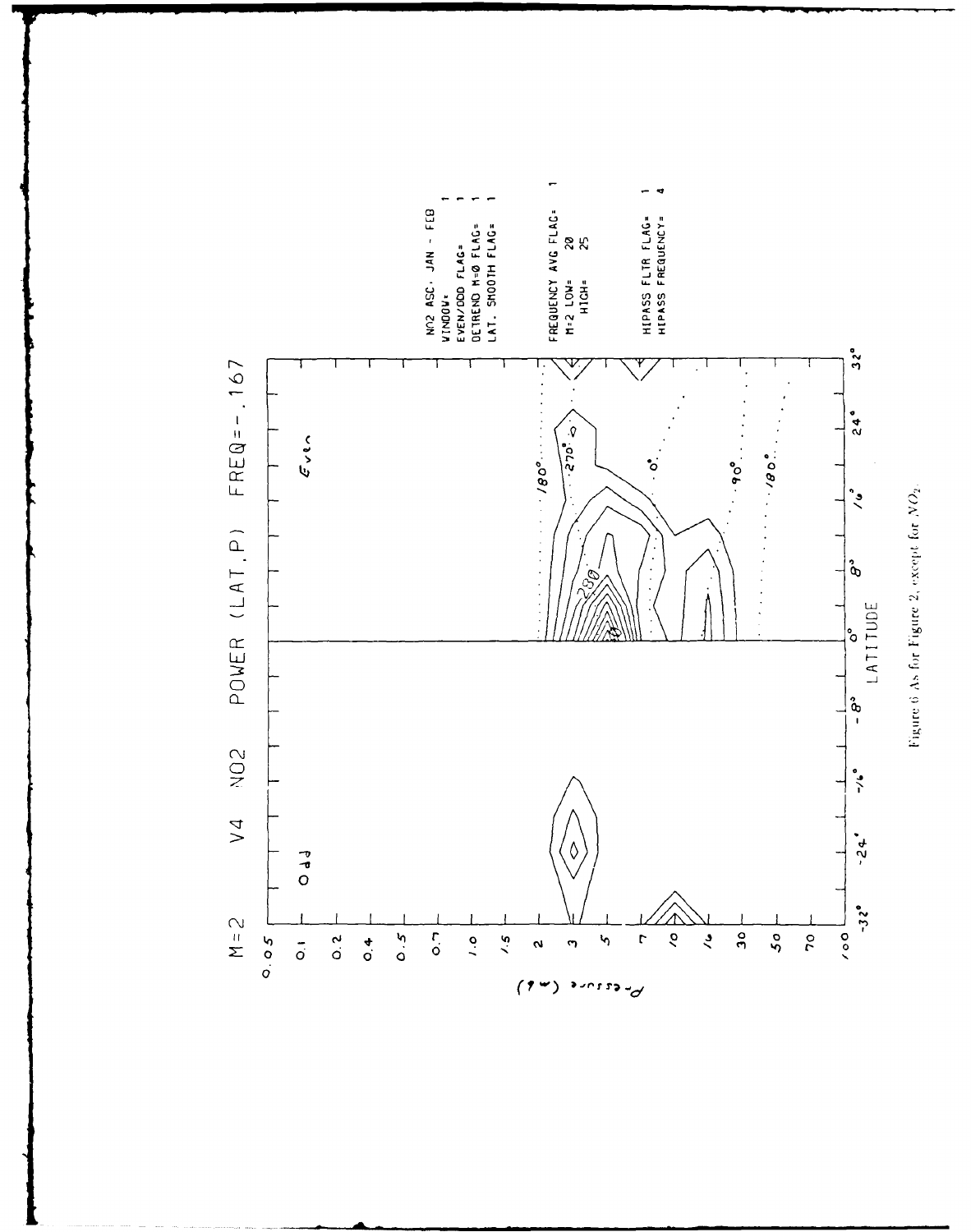Figure 7 As for Figure 1, except for  $HNO_3$ .